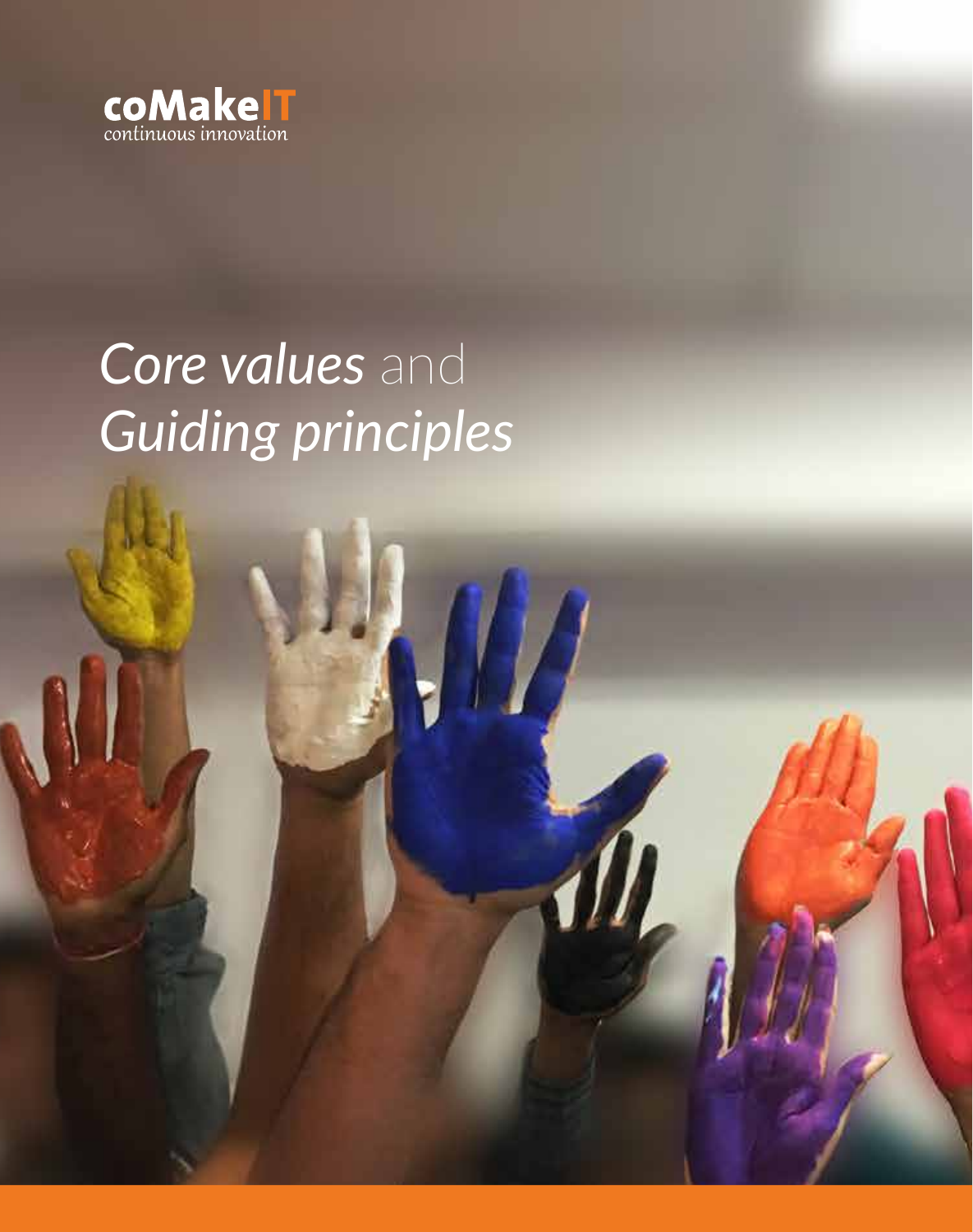

Core values and firmly held beliefs define the ethos of an organization and help in fulfilling its mission and vision. They are intrinsic and deeply ingrained into the organizational culture and bind them together. These core values must be exhibited by the top leadership and the core team, and must percolate down to every level of the organization. The organizational value system influences the culture and behaviour as derivatives. Core values must be inviolable and sacrosanct, and the derived culture and behaviour must be respected.

*"Values define you as a person, and are applicable to everything you do. Behaviour is how your values are reflected in your actions"*

# *If we don't have it inside, we can't have it outside!*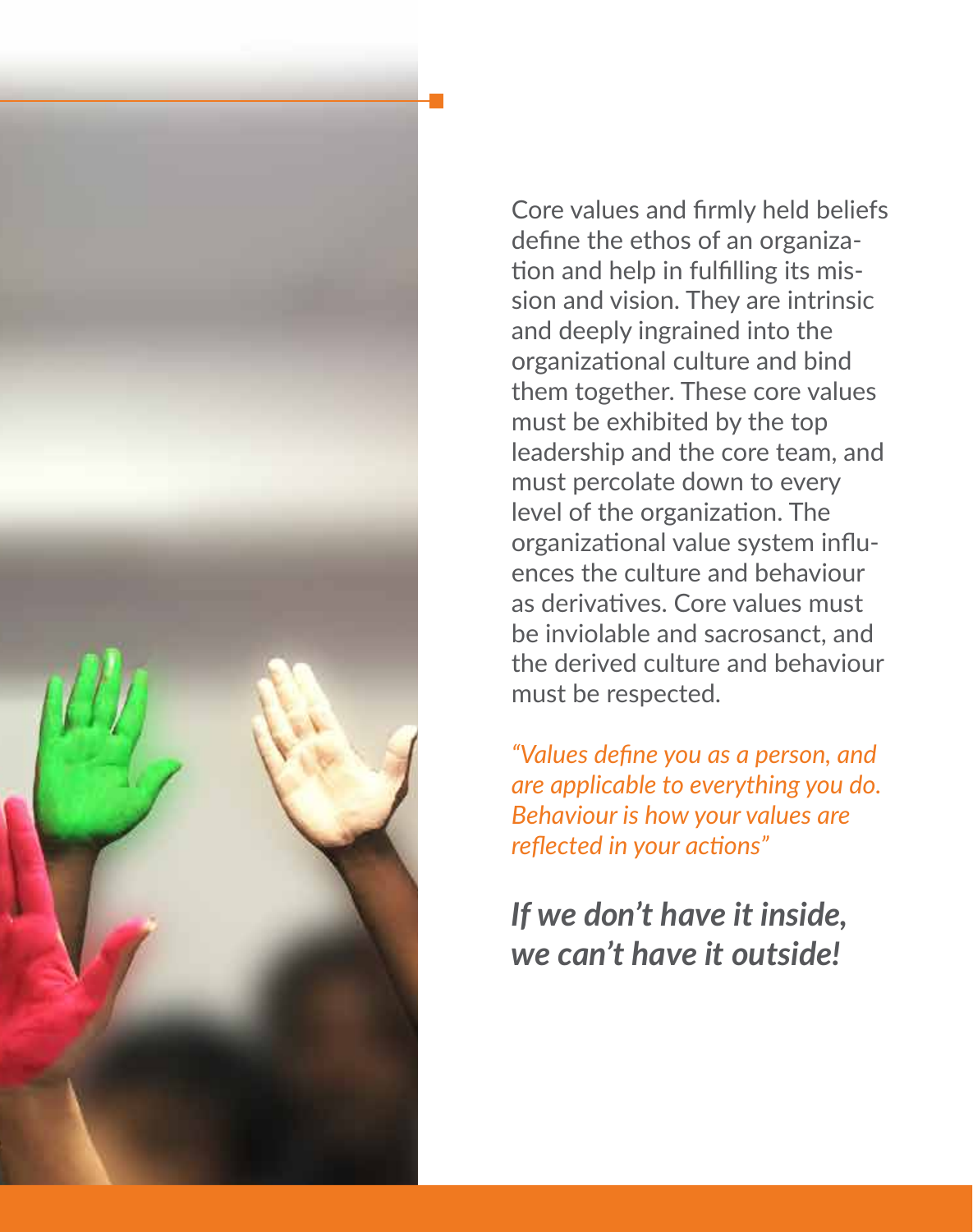# Core values FIRST

## Fairness:

Treat others as how you would like to be treated yourself

## Integrity:

*'Do what you say and say what you do'* is the motto that characterizes how we engage internally and externally. Who we are is what our company is.



## Respect:

Respect people for what they are, rather than how you want them to be. This is the key for cultural integration and alignment.

## Stewardship:

We don't own people and resources, but are merely the custodians who channelize them for sustainable and productive purposes, while safeguarding the interests of future generations.

# Trust through transparency:

Transparency breeds trust. With trust we gain speed in decisions and results.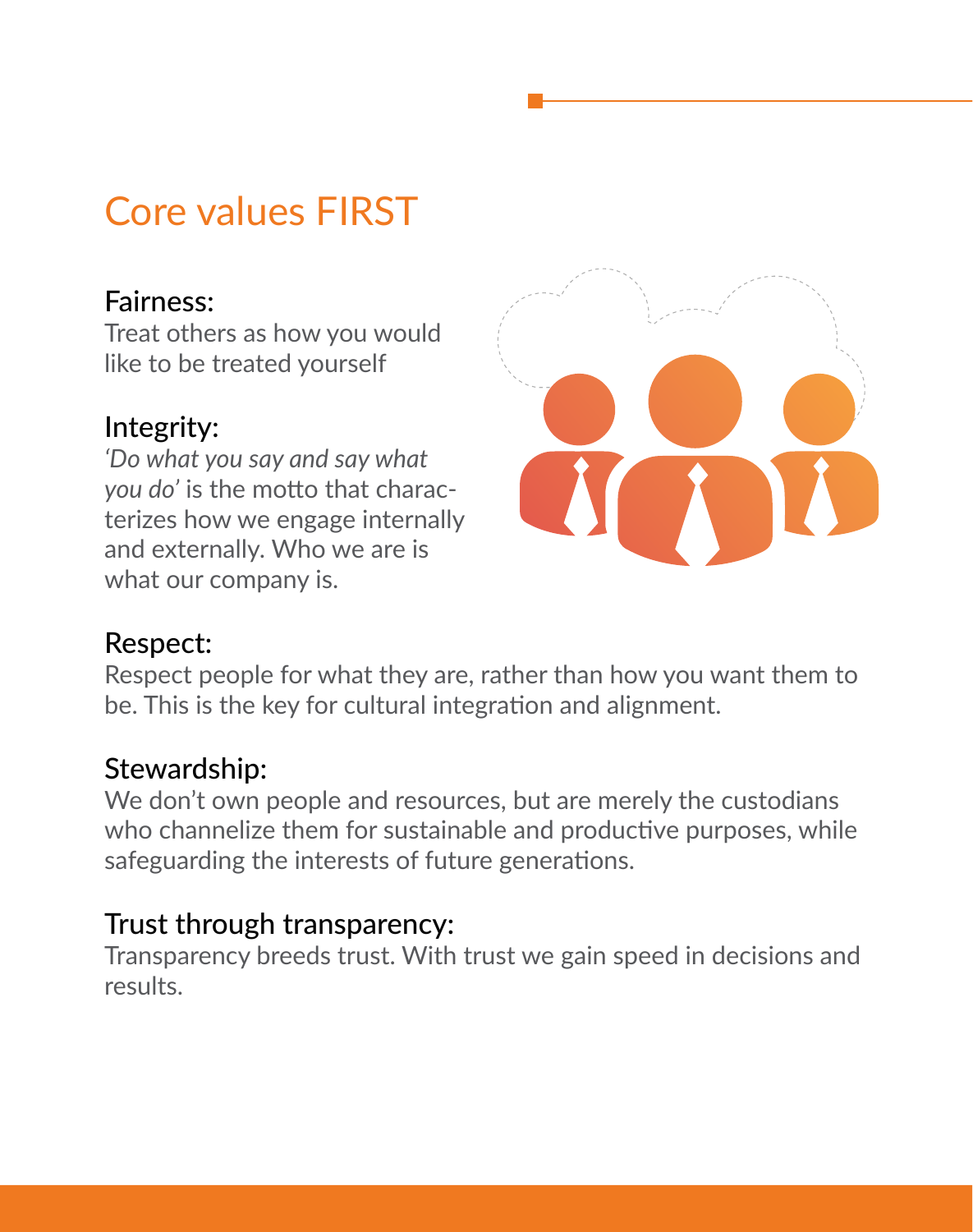# Business values

Business values are the core principles or standards that guide the way we do business. They sum up what our business stands for and what makes it special. While business plans and strategies may change from time to time, the core values that define how we do business remain the same.

For coMakeIT, the principles and standards that guide the way we do our business, are reflected by the following LIST:

- Loyalty: *Every customer of ours should feel they are the only customer. We love our customers.*
- Integration: *Our customers own the team and we do the rest*
- Spirit of Partnership: *Be there where our customers need us most*
- Transparency *in engagement*

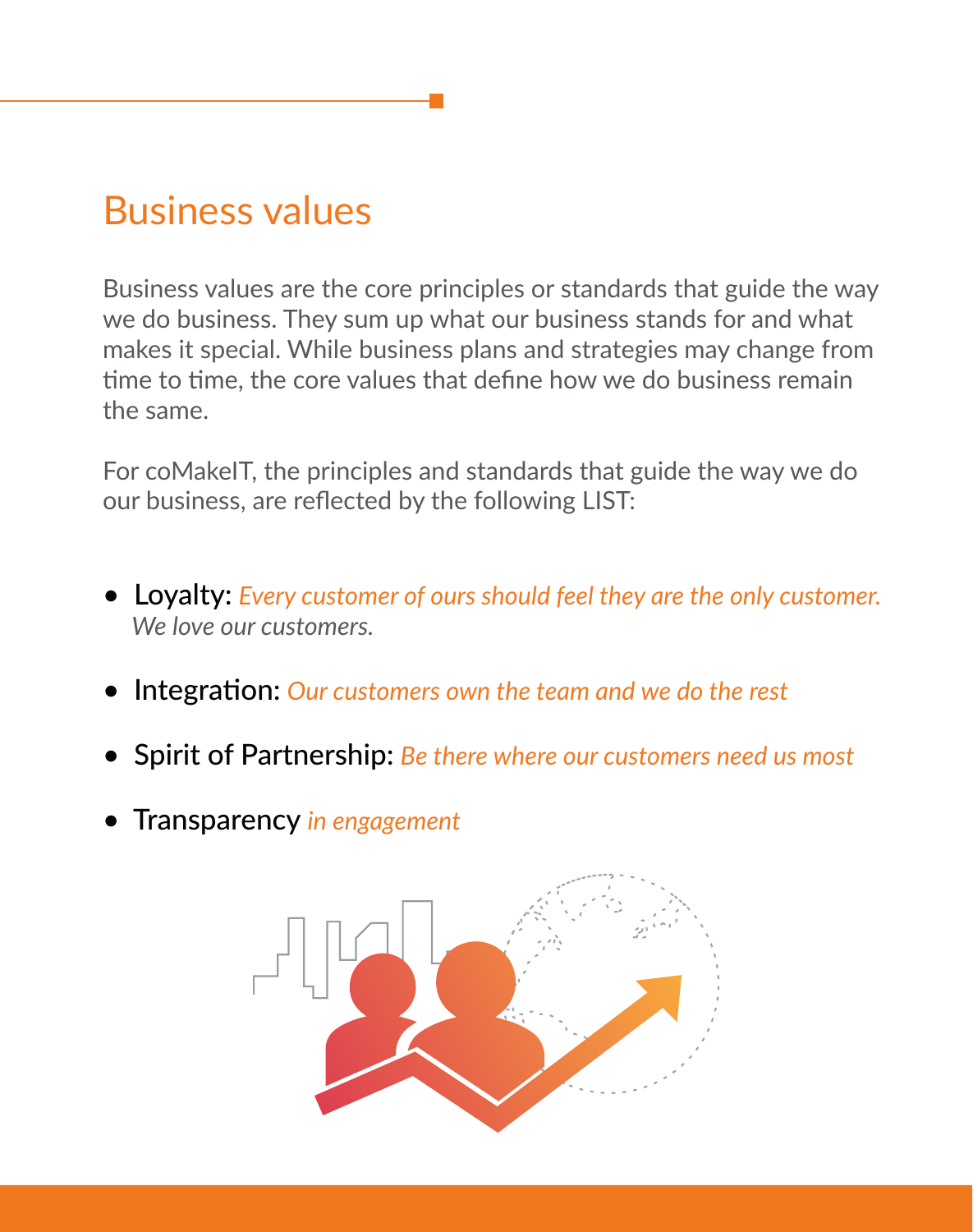# Culture and behaviour

# Collaboration:

Trust and Transparency are important for collaboration, which enhances team work and deliver better results. In a distributed development scenario, the spirit of collaboration by trust and transparency, aided by proper tools, is vital. We collaborate to achieve better cultural alignment in a global business landscape.

# Ownership:

Taking ownership means demonstrating your initiative, commitment, and responsibility for executing a particular task or initiative in all aspects. Once we assume ownership, we do everything within our powers to uphold our promise.

## Learning:

At the end of each day, we ask



ourselves and our colleagues: *"What did we contribute today?''* We introspect on what worked well, what went wrong, how we can prevent same mistakes being committed again, and most importantly, we ask ourselves *"what have we learned?''* We believe in the process of continuous learning and continuous improvement.

# Innovation:

We have an open and encouraging culture that values and nurtures out-of-the box thinking. Innovation can come from any part of the organization with the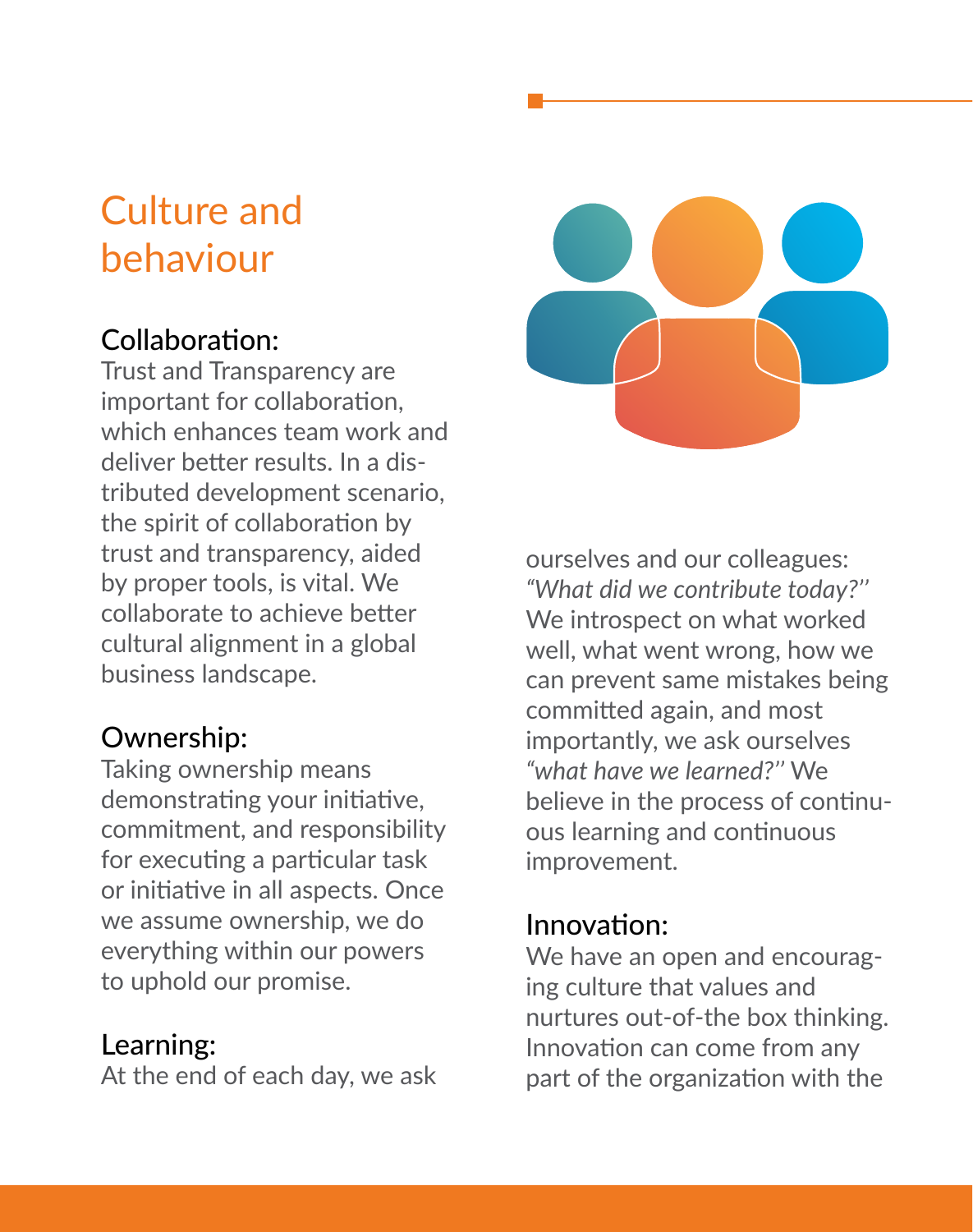goal to create a positive impact for our customers and for ourselves.

#### Work-life balance:

*'Work smart and play hard'* is a motto that we live by. We strongly believe that commitment to professional excellence, and fulfilment of personal goals and responsibilities are complementary. We strive very hard to ensure that the right work-life balance is maintained.

#### Predictability:

 $Yes = Yes$ .  $No = No$ .

# Critical Success Factors

For any organization, Critical Success Factors (CSF) define the elements that are absolutely essential and critical for fulfilling its core mission and delivering the desired business outcome. These elements are critical for the success of the

organization and business, and we measure ourselves, and every individual in the company using these factors as a yardstick.

## Value Delivery:

What do our customers and prospects need? How well do we understand their business and challenges? How best can we be a part of their value chain to become an indispensable partner?

#### Do-how:

It is easy to showcase your *'Know-how'*, but far more difficult to demonstrate *'Do-how'.* We firmly believe in applying our insights and learnings into practical ways to improve our delivery, and help our customers build better products and services.

## Adaptability:

Collectively, we should have the ability to withstand and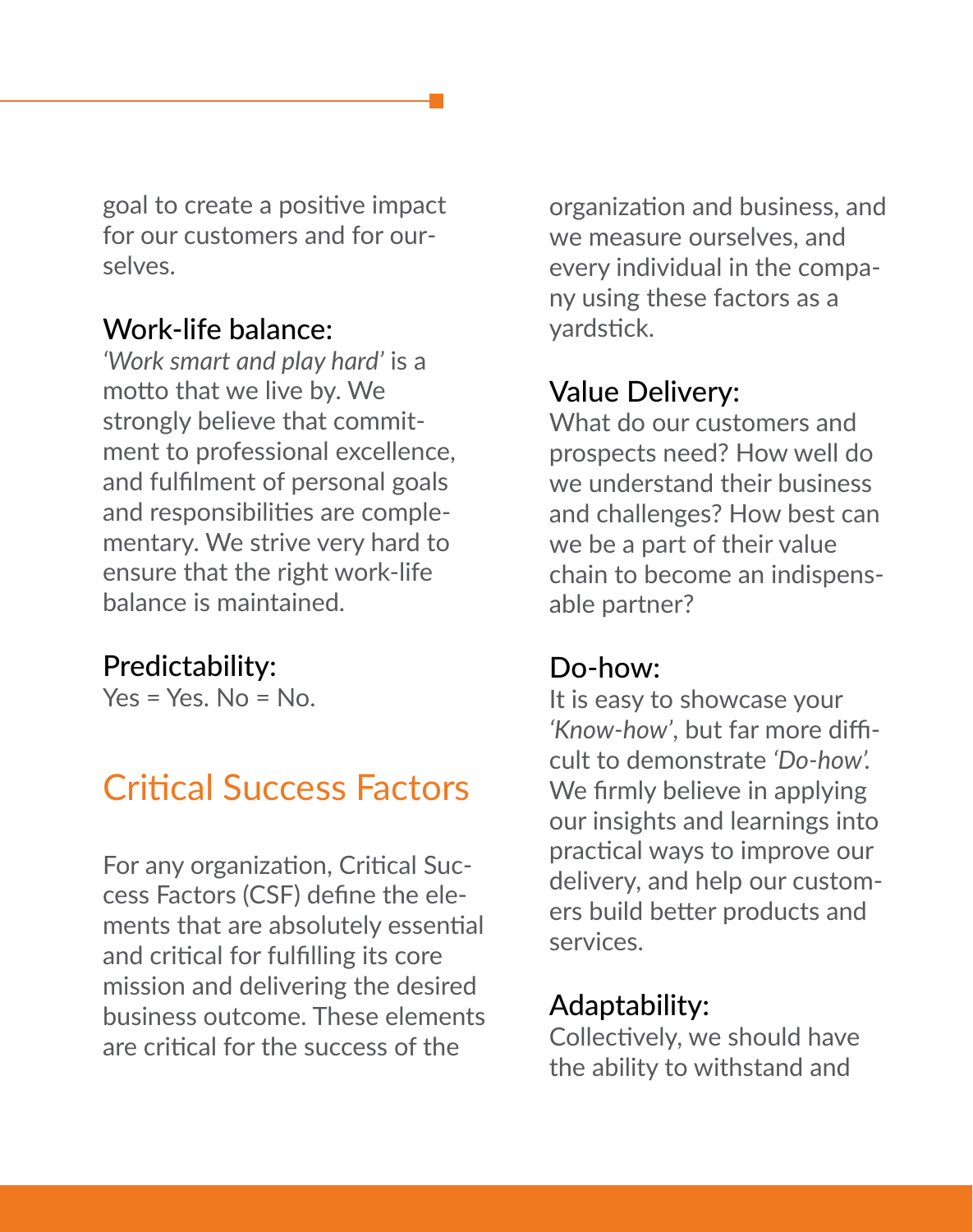adapt to a fast-changing business and customer landscape. We must be nimble enough to cater to changing aspirations of employees and stakeholders. While *'managing change'* is good, we believe that *'leading a change'* is even better.

#### Creativity:

We think in solutions, not in problems. We encourage and seek creative solutions and new ways of tackling old and new challenges. Sometimes, our efforts may not yield the best solution immediately, but being creative will provide a near-best option.

With attention to detail, we deliver consistently high quality results and a clear business value.